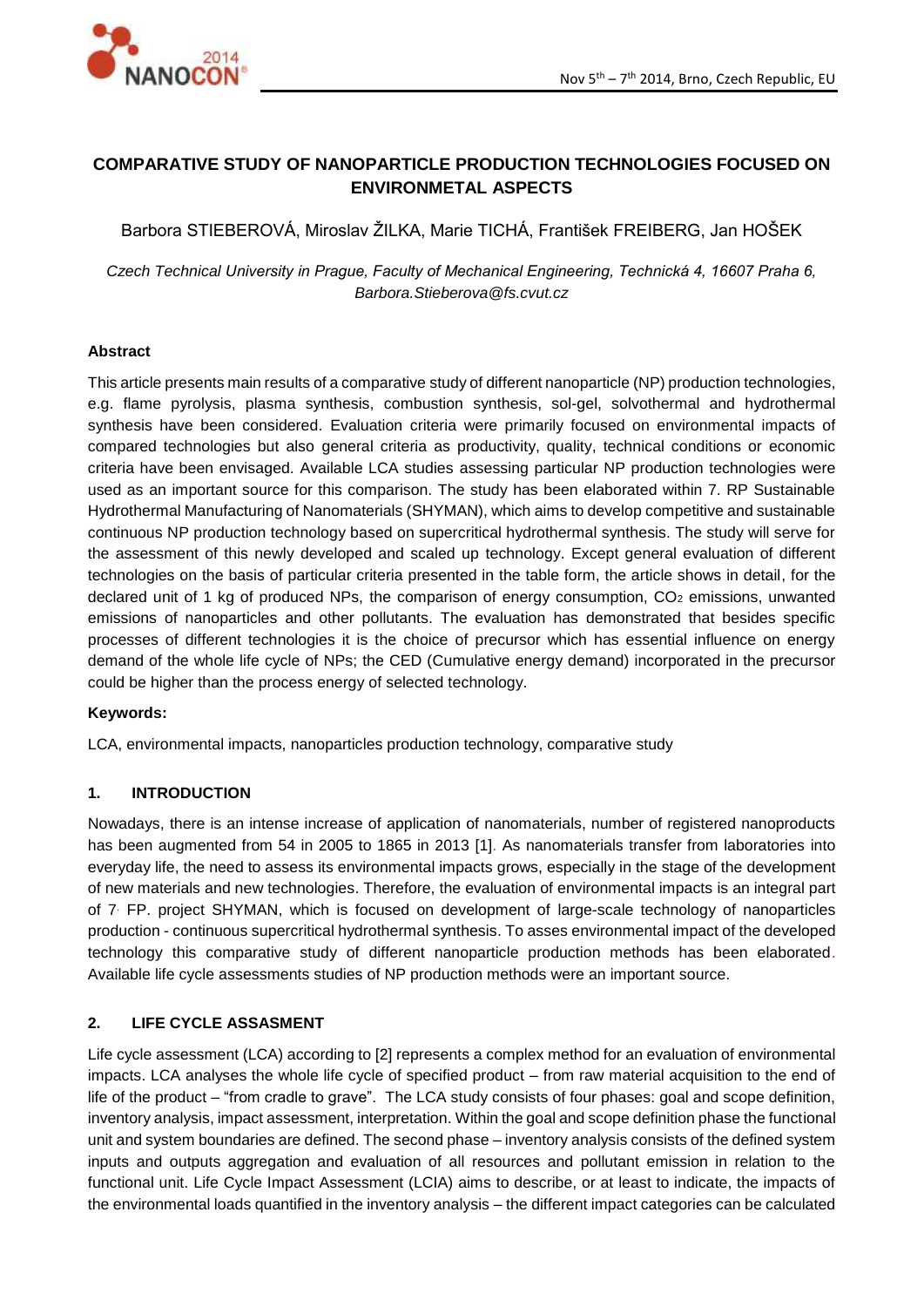

(global warming potential, acidification….). The overview of LCA studies focused on the production of particular nanomaterial and its application is in [3].

## **3. STRUCTURE OF THE STUDY AND INFORMMATION SOURCES**

The aim of our study is to compare different NP production methods with respect to different criteria, mainly environmental. TiO<sub>2</sub> was taken as reference nanoparticle because of its wide use and availability of data. For this assessment following criteria have been selected: toxicity of inputs, energy consumption of the production of 1 kg of nano TiO<sub>2</sub> (including embodied energy in inputs), water consumption, emissions (mainly CO<sub>2</sub> eq. emissions related also to the production of 1 kg of nano TiO<sub>2</sub>), risk of release of NP during production; necessary safety measures. For overall comprehension other criteria have been envisaged: productivity of technologies, quality of NPs, technical conditions (e.g. pressure, temperature,…); possible precursors and economic criteria - costs of inputs, costs of equipment, operational costs. A large variety of sources for our comparative study were used: existing LCA studies oriented on nano TiO<sub>2</sub> production, other literature sources focused on the production of the nano TIO<sup>2</sup> by different technologies, email communication with authors of different articles (prof. Pratsinis [4], Bahnajady [5]), partners from University of Nottingham (e.g. Prof. Lester [6]); Czech experts (e.g. prof. Procházka from Advanced Materials [7]); Ecoinvent database of SimaPro software [8]. The presented comparative study is built on the results of these LCA studies of nano TiO<sub>2</sub> production methods: the LCA of the Altair hydrochloride production [9]; the LCA of TiO<sub>2</sub> production by precipitation method for the use in paper industry [10]. An important source is analysis of energy demands and CO<sub>2</sub> equivalents for nano TiO<sub>2</sub> and nano ZrO<sub>2</sub> created by Osterwalder [11]. In this comparative study there are also included the preliminary results of LCA of supercritical hydrothermal syntheses scaling up within SHYMAN project.

### **4. RESULTS OF THE STUDY AND DISCUSSION**

### **4.1 The overall comparison of selected technologies**

The comparison of NP production technologies have been done on the basis of the detailed structured overview [12] elaborated for each of the selected NP production technology. The main results of the comparison have been transformed into the matrix form presented in the fig. 1.

| Technology/<br>criterion | <b>Productiv</b><br>ity | Quality   | Variability | Cost of<br><b>inputs</b> | Cost of<br>equipment | <b>Energy</b><br><b>Consumption</b><br>process. | <b>Energy</b><br><b>Consumption</b><br>embodied | CO2<br>emissions | <b>Important</b><br>sources       |
|--------------------------|-------------------------|-----------|-------------|--------------------------|----------------------|-------------------------------------------------|-------------------------------------------------|------------------|-----------------------------------|
| HT plasma                | High/<br>Medium         | Good      | High        | <b>Different</b>         | High                 | Very high                                       | <b>Different</b>                                | Very high        | $[11]$ , $[13]$ , $[14]$ , $[15]$ |
| LT plasma                | Low                     | Very good | Medium      | Different                | Medium               | N/A                                             | Different                                       | N/A              | [13]                              |
| <b>VAFS</b>              | High                    | Good      | Low         | Low                      | High                 | Low                                             | Low                                             | Low              | $[16]$ , $[17]$                   |
| <b>FSP</b>               | Medium                  | Good      | High        | High                     | High                 | Low                                             | High                                            | Medium?          | $[4]$ , $[17]$ , $[18]$ , $[19]$  |
| CS solution              | Low                     | Very good | High        | <b>High</b>              | Low                  | N/A                                             | High                                            | N/A              | $[20]$ , $[21]$                   |
| Sol-gel                  | Low.                    | Very good | Very high   | Different                | Low                  | N/A                                             | Different                                       | N/A              | $[5]$ , $[8]$ , $[22]$ , $[23]$   |
| Solvothermal             | Low                     | Very good | Very high   | High                     | Medium               | N/A                                             | <b>High</b>                                     | N/A              | [23]                              |
| Hydrothermal             | Low                     | Very good | Very high   | High                     | Medium               | N/A                                             | <b>High</b>                                     | N/A              | $[23]$                            |
| Altair                   | High                    | Good      | Low         | Low                      | ? Medium             | Low                                             | Low                                             | Low              | $[9]$ , $[24]$                    |
| Shyman                   | Medium                  | Very good | Very high   | <b>High</b>              | Medium               | Low.                                            | Very high                                       | High             | $[6]$ , $[8]$                     |
| Precipitation            | Low                     | Very good | Very high   | Different                | Low                  | High                                            | Medium                                          | High             | $[10]$ , $[23]$                   |

**Fig. 1** The overall comparison of the different NP production technologies (HT- high temperat., LT- low temperat., VAFS – vapour-fed aerosol flame synth., FSP – flame spray pyrolysis, CS – combustion synth., Altair – Altair hydrochloride process, SHYMAN – continuous supercritical hydrothermal syntheses)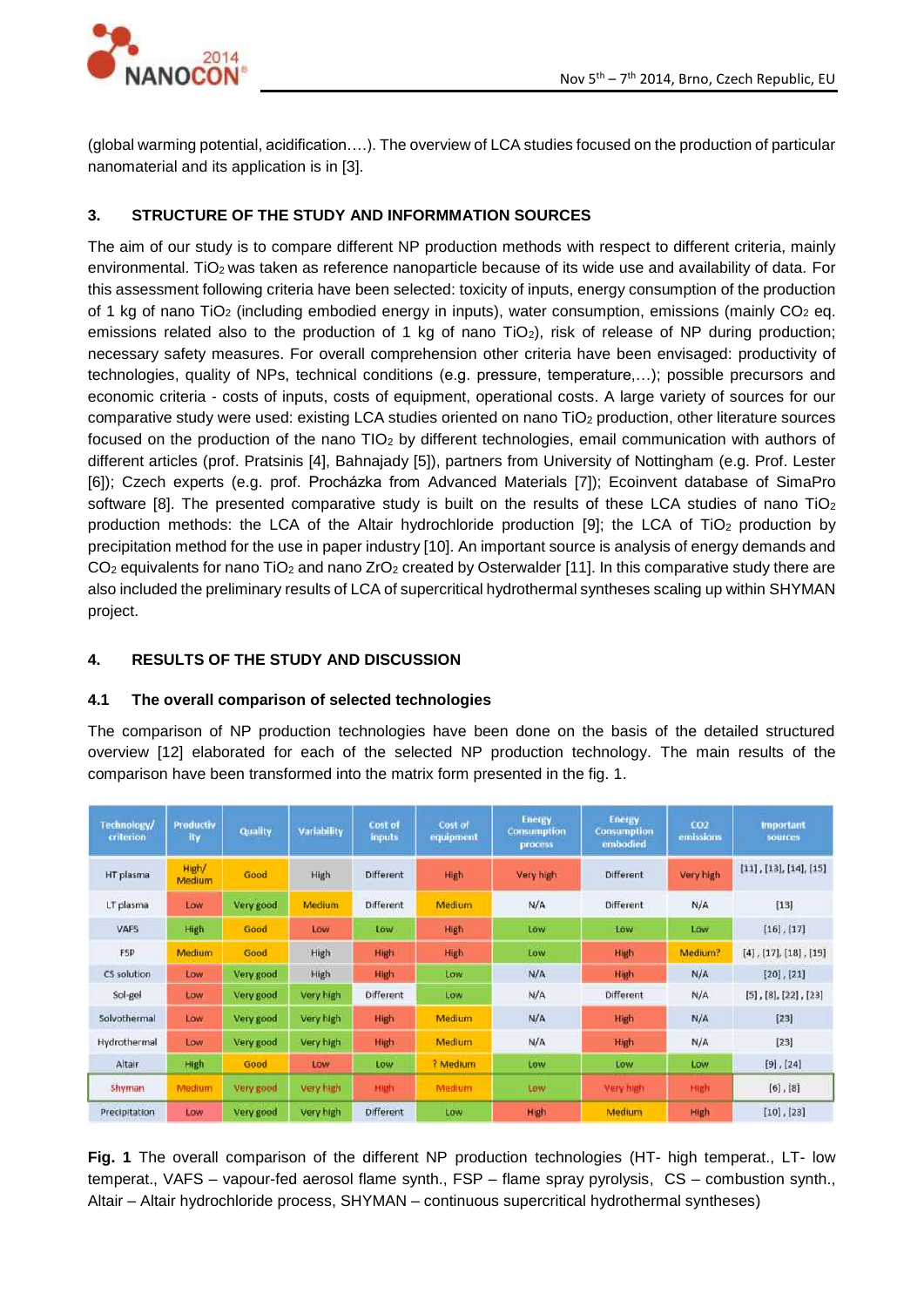

As regards the productivity, the highest production rate attains VAFP 25 t/h [16], for Altair hydrochloride process there is a pilot plant with production of 100 kg/hour [9], but these methods are not very versatile. The productivity of the typical HT plasma plant is several kg/hour [13], it could be 60 kg/hour (estimation), the SHYMAN technology is envisaged to be 12 kg/h, flame spray pyrolysis is up to 5 kg/h [4]. Wet production methods as sol-gel, hydrothermal and solvothermal method represent methods with low productivity.

The quality of produced NPs (particle size, distribution of particle size, BET surface, agglomeration and NP properties) – depends on the ability of production methods to control the large variety of factors. Wet methods in general perform better in the terms of quality – smaller particles, narrower size distribution and the NPs have better properties for special application than dry methods (e.g. hydrothermal and solvothermal methods produce nanoparticles suitable for the use as semiconductor materials (QD – CdSe, ZnO)). The particle size of TiO2 produced by wet technologies varied between 10-20 nm [22]. Altair hydrochlorid process produces anatase TiO2 NPs with the average diameter 40 nm [9]. Standard of the quality is represented by commercially produced nano TiO2 Degussa P25 (VAFP technology) with 80% of the anatase phase, particle size 21 nm, BET SSA 45.63 m<sup>2</sup>/g. The size of NPs for HT plasma is between 100 and 50 nm [15]. Flame spray pyrolysis ZrO2 with 30 nm [19]. For supercritical hydrothermal syntheses, scaled up within this project, the highest quality of dispersed and formulated products is envisaged.

The main economic factors evaluated within this study were costs of inputs and costs of equipment. Regarding precursors used for NPs production, chlorides are cheaper than organic compounds: TiCl4 is available at less than \$1000/ton [24]. FSP precursors and organic solvents will remain more expensive than the metal chlorides [18]. From this point of view the price of precursor – organic compound TIBALD used for the supercritical continuous hydrothermal synthesis is higher than the feed stock for the VAFP (TiCl4) and the Altair hydrochloride process (TiCl4 or Ilmenite). Organic compounds are also necessary for solvothermal and hydrothermal methods and for solution combustion synthesis. In the case of sol-gel and plasma synthesis there is a possibility of use both type of precursors. Concerning costs of equipment, high investment costs are needed for the FSP - Wegner et al. [18] have estimated investment costs to be 750 000 Euro for pilot plant with production of 1.25 kg/h located in Switzerland. As low investment methods can be considered sol-gel and combustion solution syntheses. Cost of equipment of continuous hydrothermal synthesis SHYMAN are estimated to be approx. 400 000 EUR.

Important environmental criteria are presented in detail in the next chapters.

#### **4.2 Comparison of energy consumption**

In the following graph there is a comparison of energy consumption for the production of 1 kg of TiO2 NPs for different production methods.



**Fig. 2** Energy consumption for the production of 1 kg of NP (\* for HT plasma as the embodied energy were used energy consumption for 3,5 kg of TTIP [8], process energy is for Zr NP and it is taken from [11])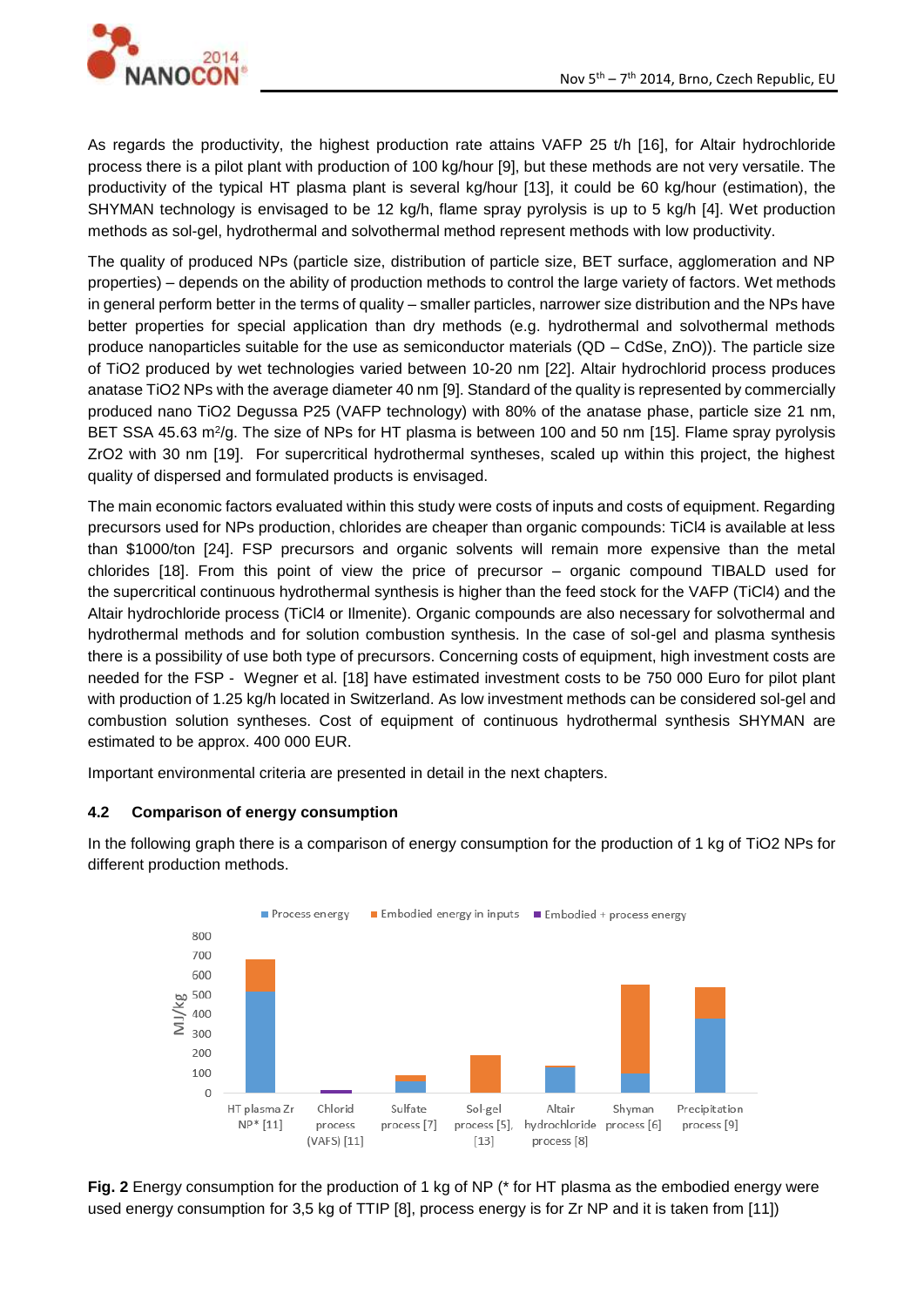

It should be noted, to complement the graph, that for vapour assisted flame pyrolysis and for flame spray pyrolysis the energy consumption is very small or that these plants typically generate within the reaction process more energy than they consume as in the case of Cabot's plant in Rheinfelden, Germany, excess heat is converted to electric energy and supplied to the local electric network [4].

The above mentioned data imply that continuous supercritical hydrothermal synthesis (SHYMAN) is ranked among the methods with the high energy consumption measured by means of CED (Cumulative energy demand). But the process itself consumes only 97 MJ for the production of 1 kg of TiO<sub>2</sub> and the overall CED is affected by the CED of the used precursor (TIBALD) which requires 457 MJ. There is a need to replace energy demanding precursors to diminish the environmental impact of SHYMAN technology. It should be pointed out that low variable technologies (e.g. sulphate and chloride process, Altair hydrochloride process) have considerably lower CED than SHYMAN technology but in comparison with technologies with similar variability (e.g. HT plasma, sol-gel..) SHYMAN technology does not perform badly in terms of CED. High temperature plasma is the method with the highest energy consumption, only for the dispersion of the Zr metal and the heating of the gas to process temperature 520 MJ is needed [11]. The consumption is inherently higher than for wet production methods but for the production of some metals NP high temperature plasma represents the only possibility [11].

### **4.3 Comparison of CO<sup>2</sup> emissions**

In the following graph there is depicted a comparison of  $CO<sub>2</sub>$ eg for the production of 1 kg of  $TiO<sub>2</sub>$  NPs for different production methods.



**Fig. 3** CO<sub>2</sub> eq./kg NP (only CO2 emissions are for chloride process [11], sulfate process [11] and inputs for Combustion of Ti-isopropoxide)

It is obvious that  $CO<sub>2</sub>$  emissions correspond to the energy consumption. To complete the graph - for flame assisted spray pyrolysis (FASP) there are no CO<sub>2</sub> emission during production of NP when using H2 flame [25]. CO<sup>2</sup> emissions produced during production of inputs are unknown.

#### **4.3 Other emissions**

Both liquid phase and gas phase processes generate pollutants (e.g., waste water, carbon dioxide, NOx, chlorine, hydrogen chloride, etc.) [26]. For dry processes there is a large amount of gas generated and released during reaction as it is stated in [21] for combustion solution synthesis. The emissions into environment depend on the efficiency of different separators which are required to use, for example in the case of using nitrate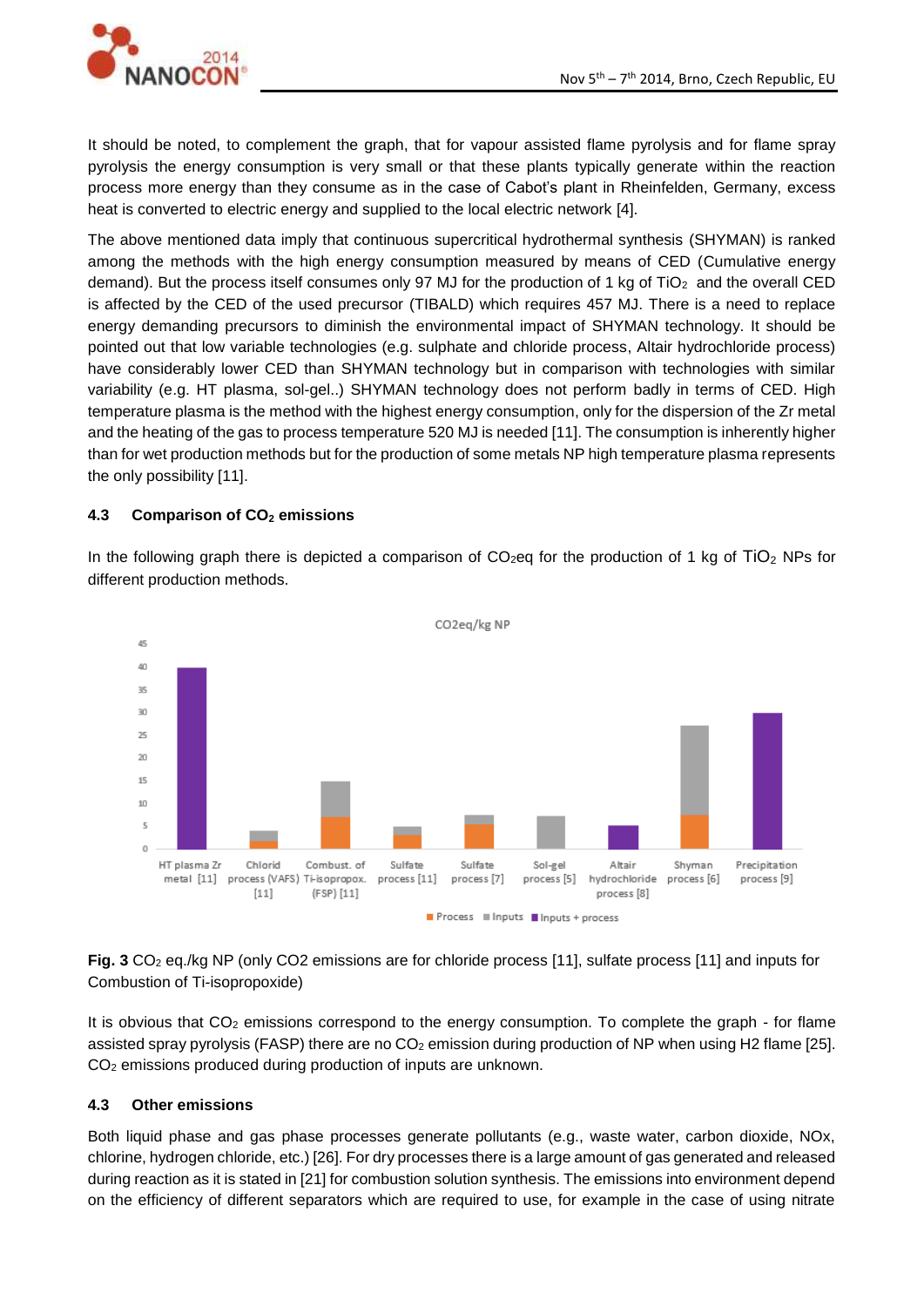precursors there is a necessity to employ DeNOx treatment unit [18]. For Altair hydrochlorid process fugitive emissions of HCl in the early stages of process and fugitive emissions of methane in the stage of hydrolysis had been estimated to have the highest impact on human toxicity potential (HCl) and global warming potential (methane) [9]. Conservative 1% fugitive emission rate was assumed for the volatile organics [9]. For sol-gel process prof. Bahnajady [5] stated that if the production process is done in a highly controlled way, there will be no emissions to the environment. For hydrothermal synthesis there is no use of organic solvents as for solvothermal synthesis and there is no risk of production of harmful emissions – product of incomplete combustion (NO<sup>x</sup> and CO) as have been proved for glycine nitrate process [27] - up to 4500 ppm of NO*<sup>x</sup>* and 9000 ppm of carbon monoxide.

### **4.4 Risk of nanoparticle release and safety measures**

Dry methods represent methods with high risk of NPs release to the air so there is a need for severe measures to protect not only working environment. The measures are described in [14] for HT plasma synthesis and in [18] for flame spray pyrolysis (e.g. fully enclosed room, personal protection, submicron particle counters…,HEPA filters…) As it is mentioned in EPA review [28]: The quantity of dust emissions to air from handling and packaging solid powders depends on the air pollution control devices employed and that actual industrial practices employed by individual manufacturers are uncertain. The only available data of NPs release as it is concluded in the EPA review [28] are estimation using EPA/OPPT models – for example daily release rate in wt % of daily through-put was estimated to be 0.5 % for the activity of transferring solid nano-TiO<sub>2</sub> from product collector to packaging mechanism and 1 % for the cleaning solid nano TiO<sub>2</sub> residuals (powders) in process vessels.

In the case of dry NP production methods water is used for cleaning and maintenance and is treated very carefully as it is described in [18]: the resulting slurry after evaporation is recovered and disposed of as hazardous waste or is treated at high temperature by sintering [18]. For wet production methods there is the risk of leakage of NPs mainly to the water. For sol-gel process the value of NP release is very low in ppm level that is negligible [5]. This is also valid for the supercritical hydrothermal synthesis – the individual measures to prevent the release of NP are now in development. The impact of the leakage of NPs is not encompassed in the available LCA studies as it is very difficult to assess these impacts, but nowadays there is a trend to envisage and complete these data. As for example the existing LCA study of the Altair hydrochloride process [9] has been widespread [29]: with this result: the realistic release of NPs represents approximately 20 % of ecotoxicity impact of TiO<sub>2</sub> manufacture.

### **5. CONCLUSION**

Continuous supercritical hydrothermal syntheses developed within the SHYMAN project of 7. RP will be classed among the method with medium productivity (12 kg/h), it will perform high versatility of production and it will produce high-quality dispersed and formulated NPs ready for application in customer's products. In terms of the environmental impacts there are no toxic inputs, the risk of leakage of NPs into environment is planned to be negligible and the energy consumption of the production of 1 kg of  $TiO<sub>2</sub>$  is low. The highest potential for improvement from the environmental point of view is the reduction of CED by using suitable precursors, which have lower amount of embodied energy and simultaneously do not compromise the quality of production. This evaluation has demonstrated that it is the choice of precursor, which could have essential influence on energy demand of the whole life cycle of NPs.

### **ACKNOWLEDGEMENTS**

*The research leading to these results has received funding from the 7th Framework Program (FP7/2007 - 2013) under grant agreement no 280983 (SHYMAN).*